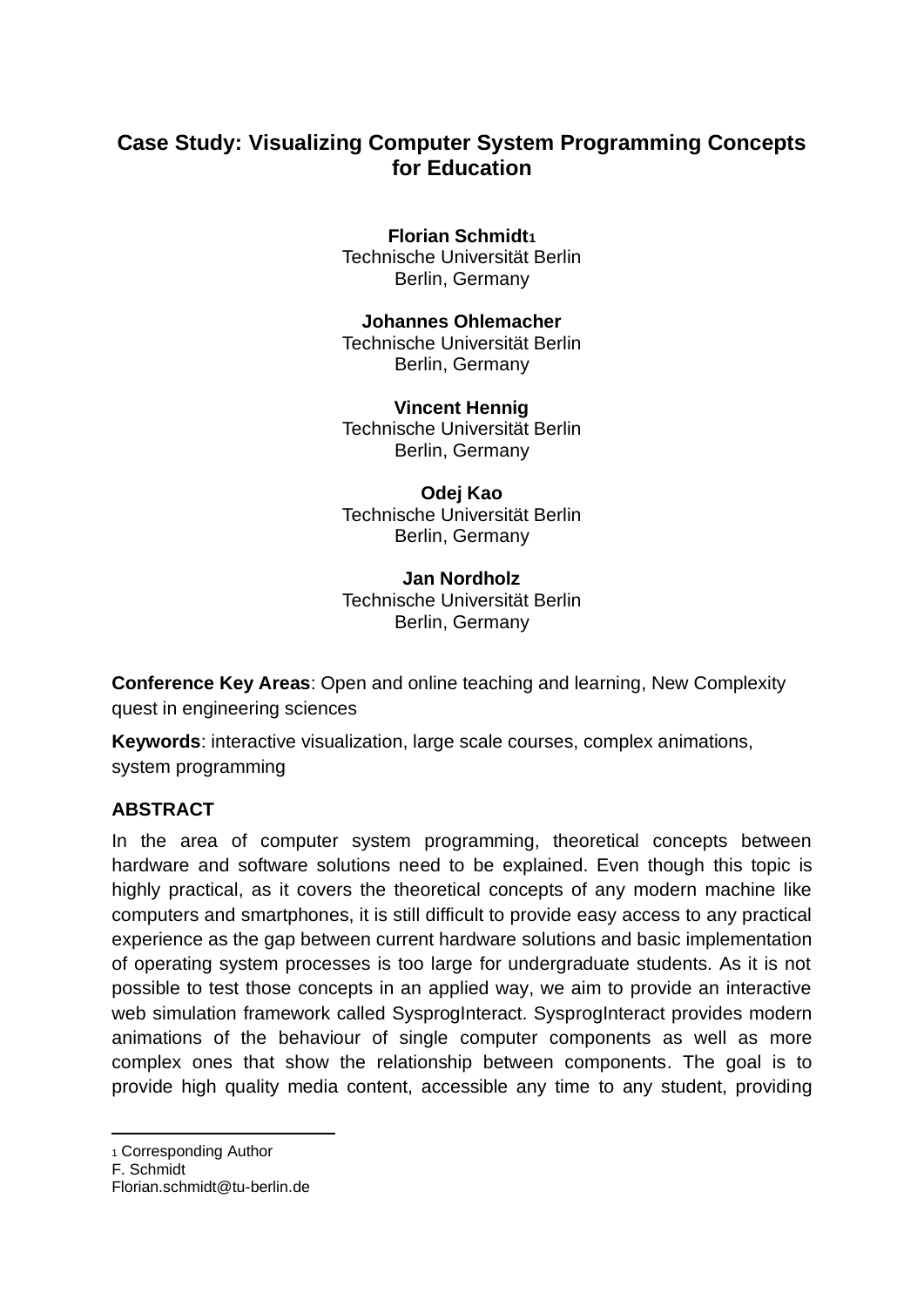individual feedback and fostering exchange between students through the overall platform. This paper presents the first animated hardware component (CPU) of SysprogInteract, visualizing the concept of scheduling processes. Based on this tool, we show how it can be integrated within a lecture with more than 800 students at the TU Berlin, Germany. Furthermore, we present a case study with 59 students, showing a high usability through the System Usability Scale with a score of 79.5; more than 86% of students responded they would use this application for exam preparations. Additionally, we present the overall concept of the platform, which is ongoing work.

## **1 INTRODUCTION**

Computer system programming describes theoretical concepts between hardware and software solutions, which are present in operating systems. Even though this topic is highly practical, as it covers the concepts of any modern machine like computers and smartphones, it is still difficult to provide access to any practical experience as the gap between current hardware solutions and basic implementation of operating system processes is too large for undergraduate students in the first year of their studies.

Furthermore, in recent years the number of students in our course Systemprogrammierung at the Technische Universität Berlin (TU Berlin) was constantly growing, such that currently more than 800 students attend our lectures, making it almost impossible to provide individual feedback.

Due to this lack of individual feedback and due to the difficulties of teaching these concepts in an applied way, we have decided to create an interactive web simulation framework called SysprogInteract. With this framework we provide a set of modern animations, some of them rendering the behaviour of a single computer component, others simulating several components together with the relationships between them. The goal is to create high quality media content, accessible any time to any student, providing individual feedback and fostering exchange between students, while at the same time integrating seamlessly into the educational process within the course.

Thus, this paper presents the following core contributions:

- Description of the open source, interactive web application SysprogInteract, showing in detail the different simulations for the hardware components of CPU scheduling, memory placement and resource management.
- Integration possibilities of the application into the educational process within the undergraduate course with more than 800 students at TU Berlin, Germany.
- Showing preliminary results of a user study with 59 students in order to verify the acceptance, interactivity and motivation to use this tool.

*Outline*: The rest of the paper is structured as followed. The next section describes the state of the art of thematically and methodically related applications and animations for computer system programming education. Afterwards, we continue with the description of our current web application SysprogInteract and our vision of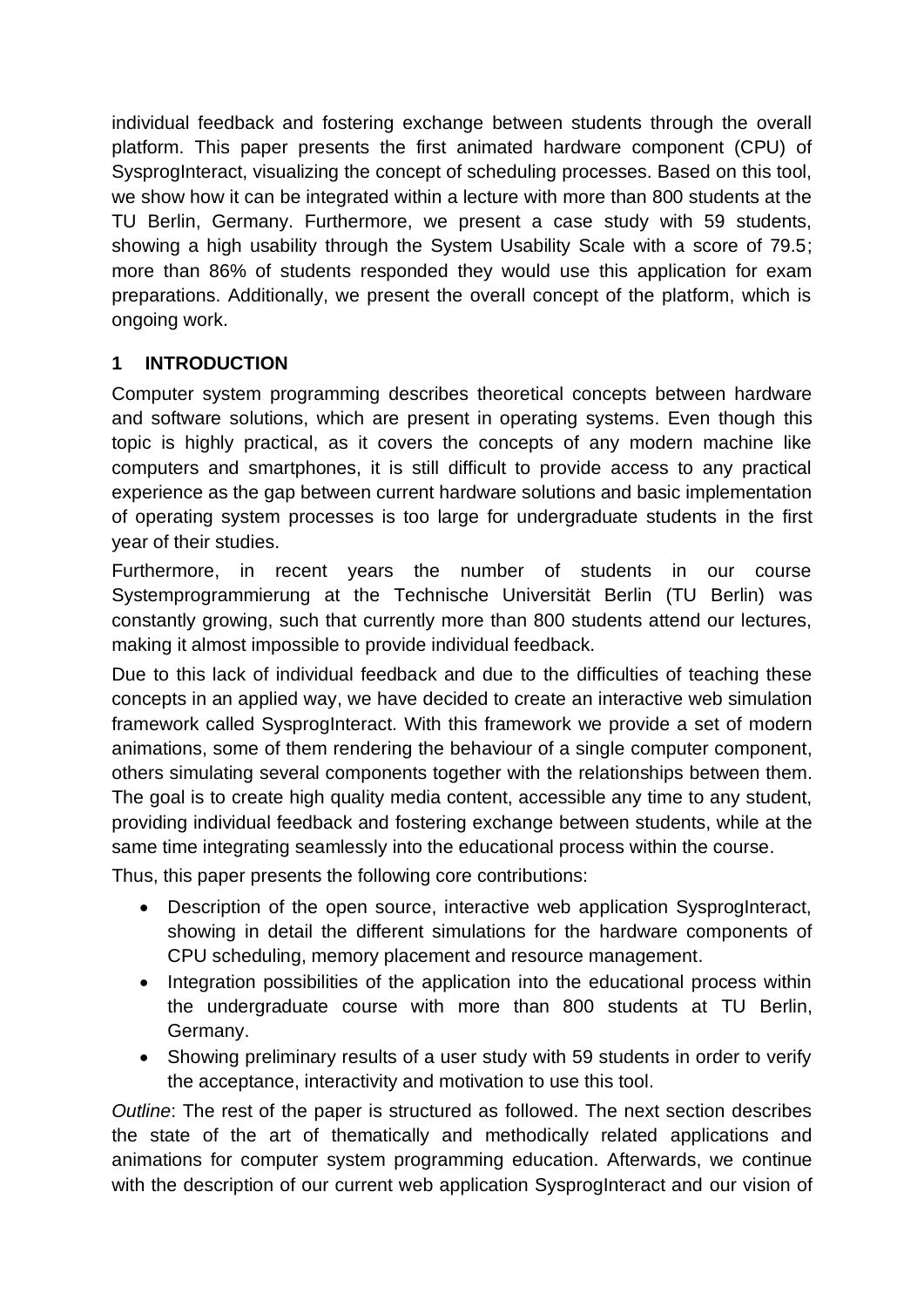the final architecture in section 3. We continue with information on how SysprogInteract can be integrated within a large scale course in section 4. Section 5 presents the user study we conducted to evaluate the interactivity and motivation for students using SysprogInteract. Lastly, we conclude this work in section 6.

# **2 RELATED WORK**

Discussing the effectiveness of animation in educational environments, Rieber [1] has shown how animation can be integrated beneficiently. While he gave general recommendations for educational animations in different disciplines from geography to physics, Lawrence et al. [2] have focused on the effectiveness of algorithm animation in particular. English and Rainwater [3] studied the use of animations in an operating systems course and concluded that they proved to be more effective for teaching procedural topics than basic concepts. To make use of these benefits Jones and Newman [4] developed a simulated operating system. Like SysprogInteract, their tool simulates essential operating system parts, however, it was last updated in 2003 and is therefore outdated.

More recent developments of educational simulation software are rather similar approaches, mostly focusing on CPU scheduling. The tool developed by Suranauwarat [5] visualizes various process scheduling algorithms like FCFS, RR, SJF, SRTF and MLFQ. It also features a practice mode in which students can check their predictions on the algorithms or test alternative scheduling decisions. Although the visualization is quite detailed, it lacks a user-friendly evaluation part, e.g. timebased graphs. A short evaluation may be sufficient as the process queue is limited to a size of four. Unlike SysprogInteract, this tool does not allow its users to study the behaviour of the supported algorithms in larger test setups.

A similar approach was proposed by Kotalny and Spinczyk [6]. Their tool AnimOS features the same algorithms (apart from MLFQ), however, it does not include a practice mode. Still, it is more flexible as it allows the user to define custom algorithms and to simulate an unlimited amount of processes. But especially that makes the lack of proper presentation for the collected performance data quite severe.

With OSLAB, Zareie and Najaf-Zadeh [7] are combining two essential parts of operating systems' lectures: in addition to CPU scheduling algorithms they also simulate memory management. OSLAB comes with only two predefined algorithms (FCFS, RR) for both parts but allows, like AnimOS, to add further ones. Due to the layout, it is not possible to observe memory and CPU behavior simultaneously. Like the tools discussed above, OSLAB also lacks appealing metric presentation.

None of these tools are aiming to simulate multiple components of an operating system at the same time, so it is impossible to observe interdependencies between components and selected algorithms and giving intuitive possibilities to monitor the performance of different configurations. Thus, we will now introduce our tool SysprogInteract which provides the possibility of visualizing such dynamic interdependencies between different components.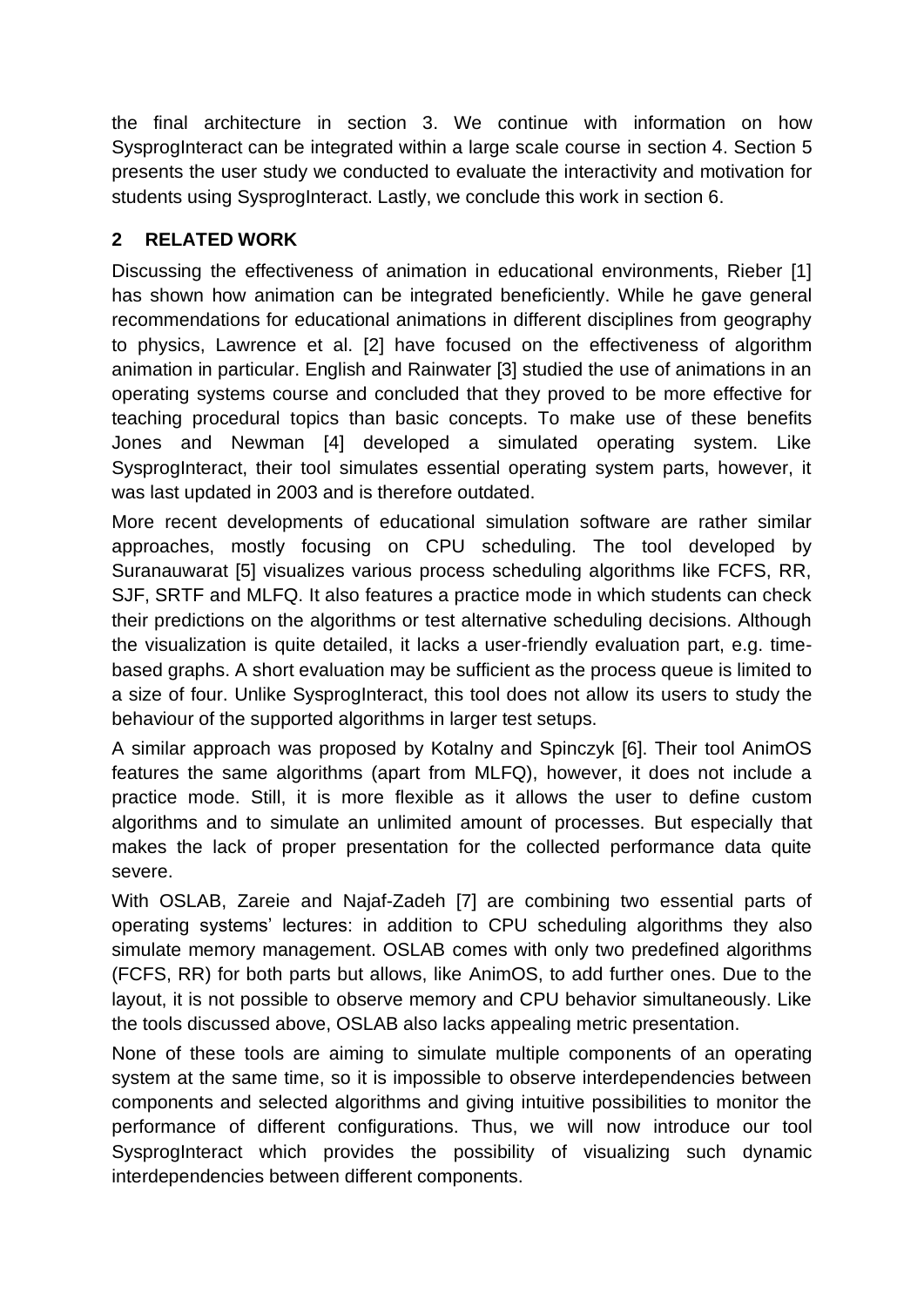### **3 SYSPROG-INTERACT**

The course of Systemprogrammierung focuses on selected algorithmic approaches employed by operating systems to handle the computation on conventional computer hardware. Thus, the course concentrates on the following main hardware components: Central Processor Unit (CPU), Random Access Memory (RAM) and Hard Disk Memory (HDD). Additionally, the concept of a process is introduced, which embodies a certain computational workload. The operating system faces the task of allocating the available hardware resources to each process, such as "scheduling", i.e. distributing the CPU time among the processes, and partitioning memory in order to load the code and data of each process. Furthermore, processes might make use of the same resource, which may eventually result in a conflict when these accesses coincide. Those need to be resolved by deadlock handling mechanisms.

SysprogInteract provides configurable animations for each of these individual tasks, illustrating several different algorithmic solutions. The application allows to choose between visualizing individual components or a complete system, showing all the relations between its components. In order to meet the expectations of a modern user interface, we use the Javascript library D3 [8] which gives us the opportunity to create several different aesthetic visualizations.



*Fig. 1.* SysprogInteract user interface structure

Fig. 1 shows the overall structure of the user interface. Part A shows the option bar (blue), which contains the configuration settings for all of the algorithms. Furthermore, the user can decide to use the overall visualization of all components or select parts of the components, which is useful while some components have not yet been introduced to the students. Part B of the image shows the stepwise control bar. Like a music player, users can start, stop, and pause the animation and go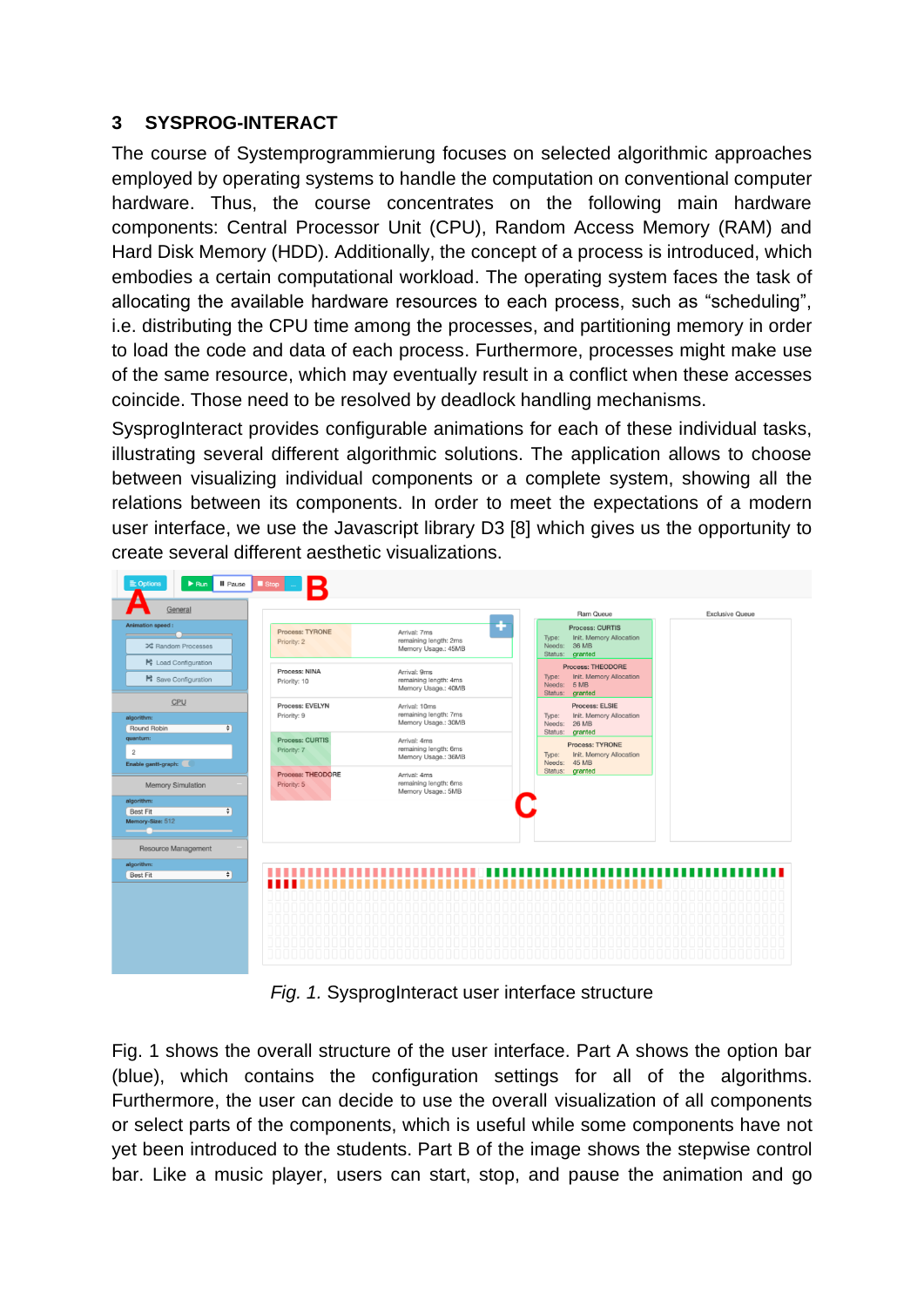stepwise forward and backward in order to closely inspect crucial parts of algorithms. Part C shows the animations and advanced diagrams.

Currently we support the following components and features:

- CPU scheduling algorithms: First the user has to specify the set of processes whose execution shall be simulated. The scheduling methods FCFS, RR, SJF, SRTF and MLFQ are supported and animated. Fig. 3 shows the resulting diagram, which is also used when introducing these algorithms in the lecture. Fig. 4 shows process information containing average waiting time, longest waiting time, etc.
- Memory placement strategies: First-, best-, worst-, rotating first fit are integrated. Running processes can be configured to use memory resources, which are illustrated in the bottom part of Fig. 1. Average memory usage and further metrics are presented as an additional diagram (see Fig. 5).
- Resource management strategies: For resource management, on the upper right part of C animations are presented, but additionally a diagram as shown in Fig. 2 is animated to illustrate the complete history of resource usage for each process. Again, this diagram can be used within the lecture.
- Saving and loading of configuration files: It is possible through the option bar to save and load configurations of processes and algorithms. This enables the possibility to prepare showcases and tasks.



*Fig. 2.* Resource management *Fig. 3.* CPU scheduling



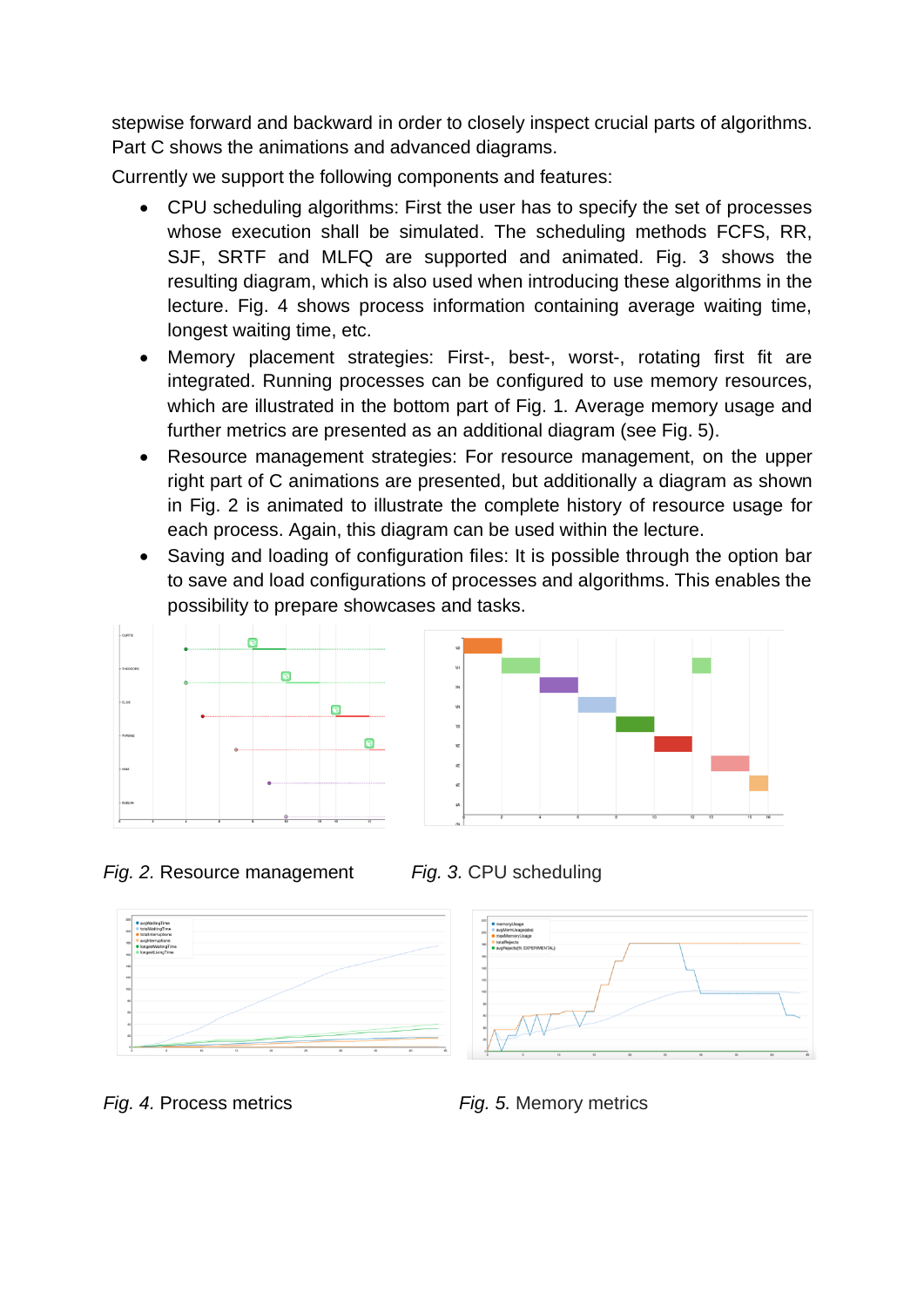Another feature worth considering is the integration to edit algorithms by students themselves, in order to provide more practical usage of simulation by creating or adapting algorithms. This is already possible by directly editing the publicly available code of our application, but the usability of such a feature may be increased in the future by providing an editor inside the web application.

We hope that SysprogInteract will be used in further education facilities to gain an impact in the computer science. Thus, we published SysprogInteract under the open source Apache 2.0 license on the Github<sub>2</sub> with a demo page<sub>3</sub>. For students as well as teachers, videos have been produced to show the usage of the tool and the setup on own servers. The videos are collected on a Youtube playlist4.

# **4 INTEGRATION INTO EDUCATIONAL PROCESS**

The application can be used within the educational process in various ways. We will now describe different scenarios of how the tool has already been used or how it could be used within the course.

Within the lecture, SysprogInteract is used for demonstrating the different algorithms during the presentation. While running the animations, the lecturer can pause and go steps back at any time in order to showcase key phases of the illustrated approaches. As the solution provides visualizations for interdependencies of system components, different chapters of the course are visually connected and may give further motivation why specific algorithms are selected for demonstration.

Additionally, SysprogInteract provides the possibility to save and load configurations (for process definition and algorithm configurations for the individual components). This enables the creation of tasks where results can be analyzed through the simulation. Such exercises can be used for exams or interactive sessions within small group exercises. In addition, the tool is used for group discussions, where students explain certain concepts to each other or give predictions on the overall outcome for certain statistics.

The code of the application is available as open source, such that students could be also asked to add further algorithms. This has not been tested within our course yet, but we plan to give this option to students who think they are capable of doing so.

As the tool is developed as web application, students can also use it at home for individual learning. This is useful, as it can be used for homework and preparation for the final exam. Besides the video material of the usage of SysprogInteract, we also aim to publish open access material for teachers such as slides or exercises to improve the overall usability and to facilitate the integration into further courses at other universities.

<sup>2</sup> <https://github.com/citlab/SysprogInteract>

<sup>3</sup> <https://citlab.github.io/SysprogInteract/>

<sup>4</sup> [https://www.youtube.com/watch?v=CzDeF80RYHs&list=PL2wkohQ2DA3vtUHH2F6yO2iwwX5O\\_QOTl](https://www.youtube.com/watch?v=CzDeF80RYHs&list=PL2wkohQ2DA3vtUHH2F6yO2iwwX5O_QOTl)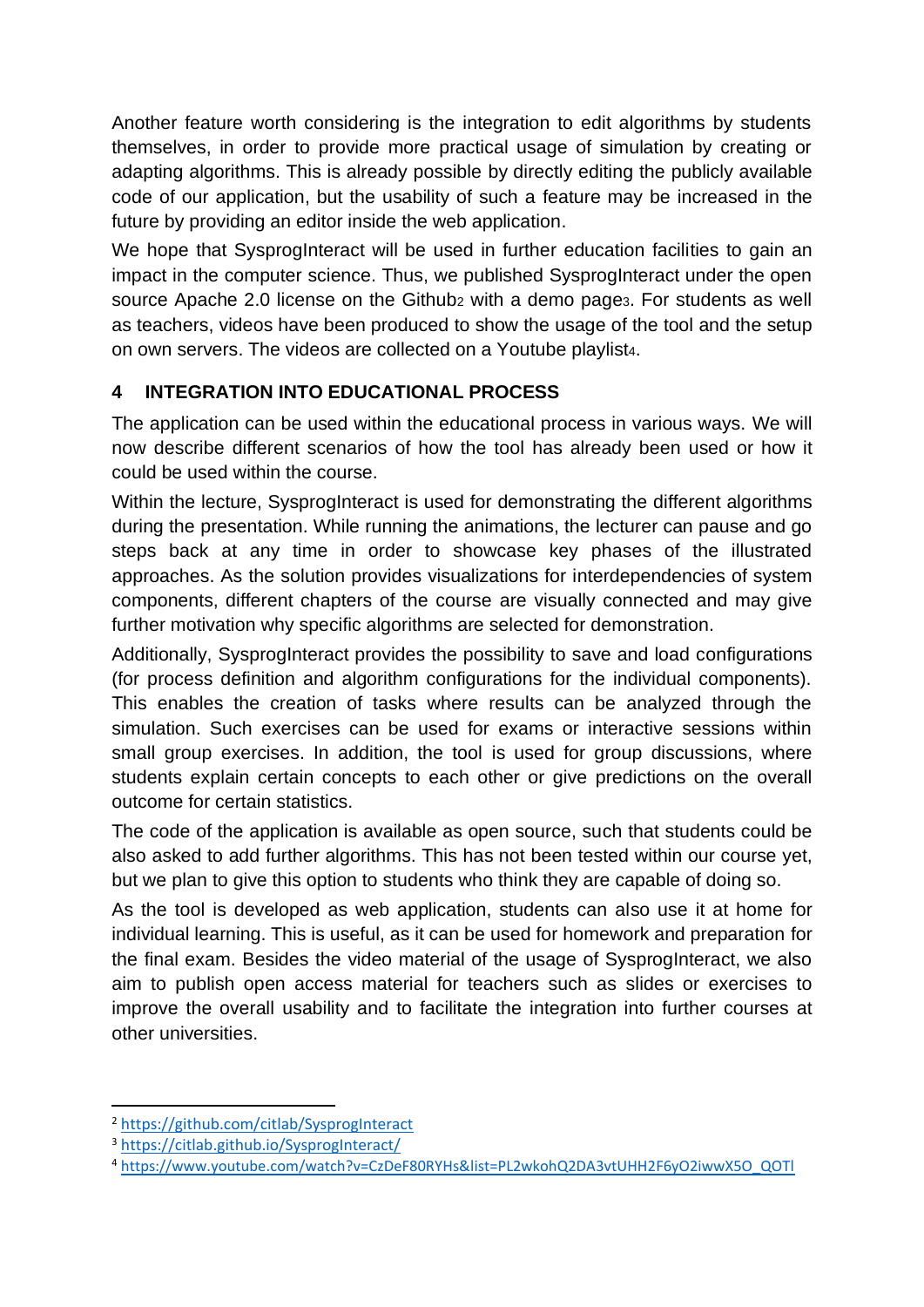### **5 USER STUDY**

Within the course, we conducted a user study with 59 students in order to evaluate the usability of the tool and motivational aspects for education. For those interviews, we gave students access to the application without any instructions and a paperbased questionnaire. Students were allowed to decline to answer any questions.

The participants were enrolled in computer science (39), computer engineering (10) or other major (9). 55 persons pursue a Bachelor degree and 1 person a Diploma degree. One of them is in the 1st, 46 in the  $2<sub>nd</sub>$ , 1 in the  $3<sub>rd</sub>$ , 5 in the  $4<sub>th</sub>$ , 3 in the  $6<sub>th</sub>$ and 1 in the  $7<sub>th</sub>$  or higher semester. 11 participants identified as female and 45 as male.

For the usability study, we used the questionnaire developed by Brooke [9]. It consists of 10 questions in order to evaluate the usability of applied applications in the industry. We added further questions at the end in order to evaluate the motivation of using the application within the educational context. We integrated the possibility for open answers in order to give our students the opportunity to submit additional feedback. All questions and results are shown in the following diagrams (Fig. 6).



*Fig. 6.* Main ten usability questions from Brooke [9].

Diagrams 1 to 10 provide the results of the questionnaire by Brooke [9]. They all use a linear scale from 1 to 5, where 1 denotes a strong disagreement and 5 a strong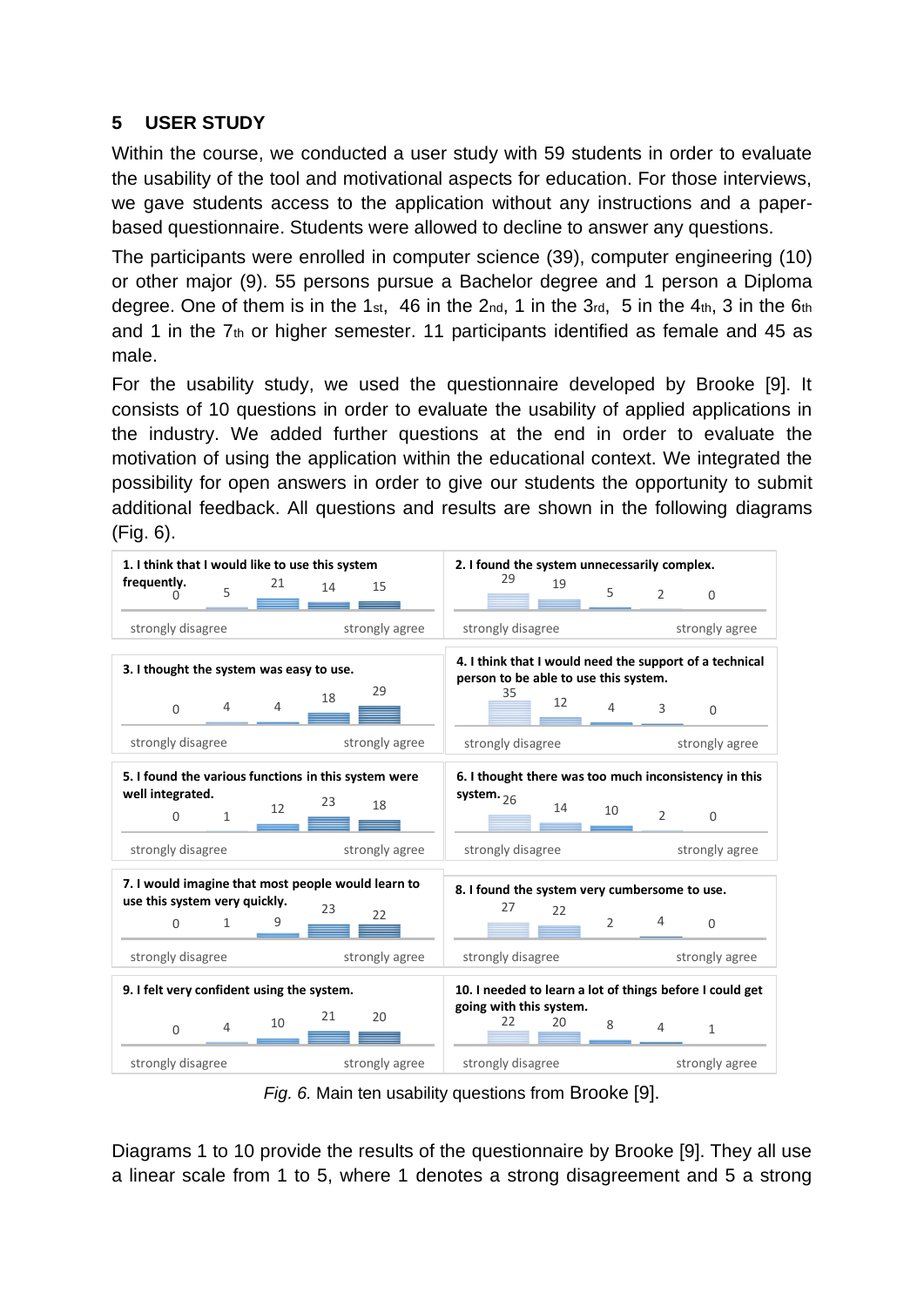agreement to the provided statement. Brooke [9] developed the System Usability Scale (SUS), which serves as a standardized test to evaluate applications, thus making them comparable. The scale ranges from 0 to 100 points. Even though the scale is linear within its range of 0-100 possible points, a large number of studies has shown that it cannot be inferred from the linearity of the scale that an average application gets a scale of 50 points for usability. Thus, Brooke presented in [10] further classifications to map the SUS to other scales.



*Fig. 7.* Histogram of SUS scores

The usability questionnaire shows that for all statements the tendencies lean towards the positive side, such that most declared that e.g. the system is easy to use. Looking at the individual SUS, we see 9 people giving scores between 50 and 60 points, while the rest gave higher SUS, up to the maximum of 100. Fig. 7 shows the distribution of all individual SUS. The average SUS is 79.52 points, with a standard deviation of 14.23 points. The confidence interval is [75.81, 83.23] with confidence of 0.95. Lewis and Sauro [11] showed in their study that the average is between 70.1 and 62.1, standard deviation is 21.7 and 22.2 for more than 2,300 and 300 individual SUS, respectively for two different data sets. Thus, our average is higher and standard deviation smaller than the shown study. Using the further classifications of the given scale by Brooke [10], the average lies within the adjective rating for a good usability. Next, we show the results of the additional interview questions (Fig. 8).



*Fig. 8.* Further questions of the user study questionnaire.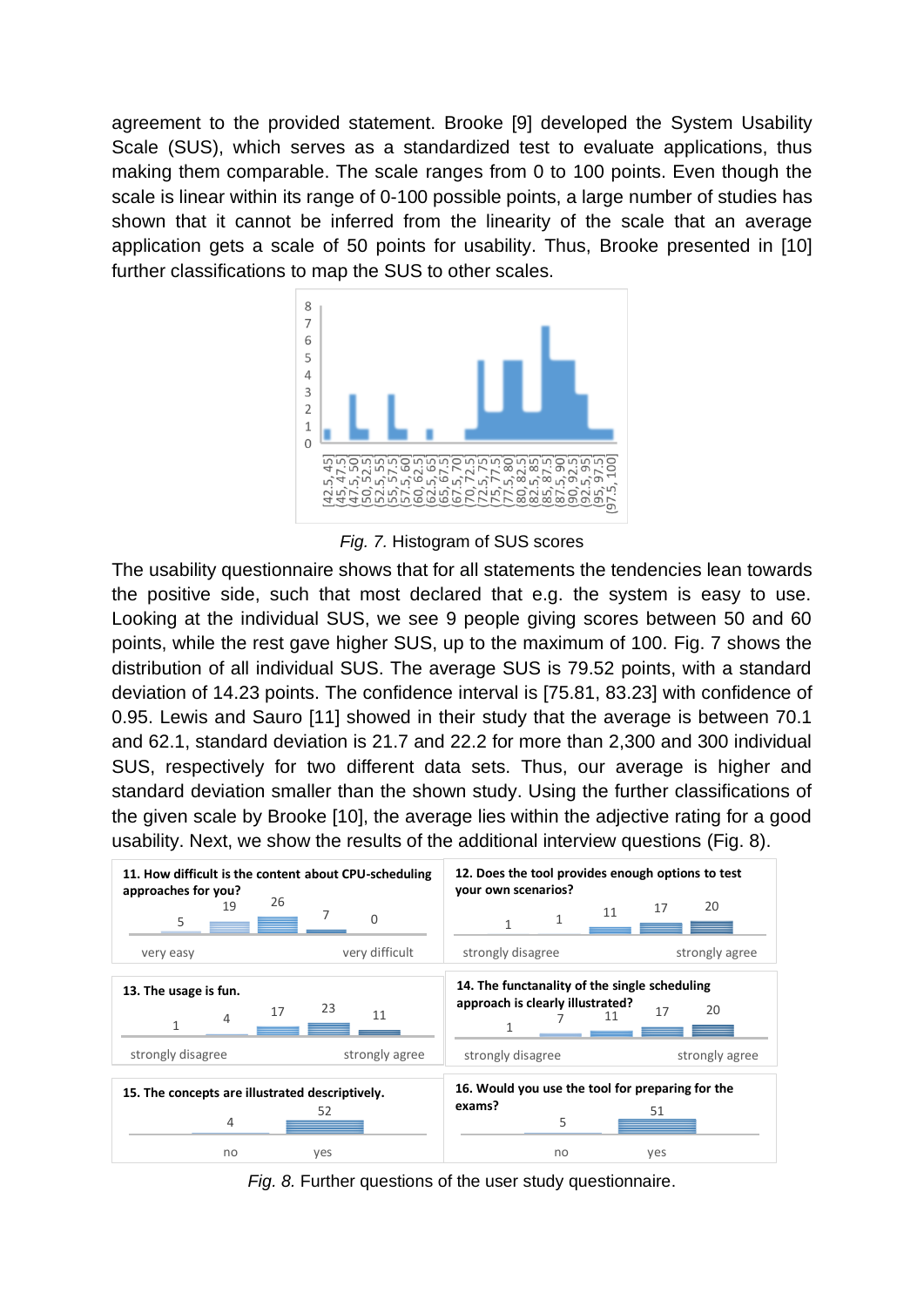Question 11 shows that the overall topic of scheduling algorithms is perceived as moderately difficult. Questions 12, 14 and 15 show the tendencies that the application functions positively for learning purposes. Furthermore, question 16 shows that 86.44% of students would use this tool as additional material for exam preparation. Question 13 evaluates whether the application is fun to use, to which more than 57% of students responded favorably, i.e. agreed or agreed strongly. For the open questions, we got suggestions for improvements such as adding further scheduling algorithms and making the processes configurable in order to select your own process name, which is currently randomly assigned. Furthermore, one participant stated that the presentation of the scheduling algorithms as Gantt chart (cf. Fig. 3) is great as it shows the connection to the lecture.

Summarizing, the SUS evaluation indicates that our application has a good usability. Also, the students emphasized that they are going to use this tool for exam preparation. Further improvements will be done in the future, e.g. by extending the visualization, and we plan to conduct follow-up evaluations to continuously monitor the usability of our application.

### **6 CONCLUSION**

This paper introduced SysprogInteract, a web application for animating complex concepts of low-level programming and operating system design in an educational context. We have described the details of our application and presented possible integrations into the educational process. Furthermore, a user study shows promising results as students are motivated to interact with this application and think the tool will help them to gain deeper understanding of the algorithms. We plan to continuously evaluate while developing further animations. We also hope that other universities will integrate this tool into their courses, so we can learn from their integration and adapt our application to fulfill the needs of all its users.

### **REFERENCES**

- [1] Rieber, Lloyd P. "Animation in computer-based instruction." Educational technology research and development 38.1 (1990): 77-86.
- [2] Lawrence, Andrea W., Albert M. Badre, and John T. Stasko. "Empirically evaluating the use of animations to teach algorithms." Visual Languages, 1994. Proceedings., IEEE Symposium on. IEEE, 1994.
- [3] English, Brian M., and Stephen B. Rainwater. "The effectiveness of animations in an undergraduate operating systems course." Journal of